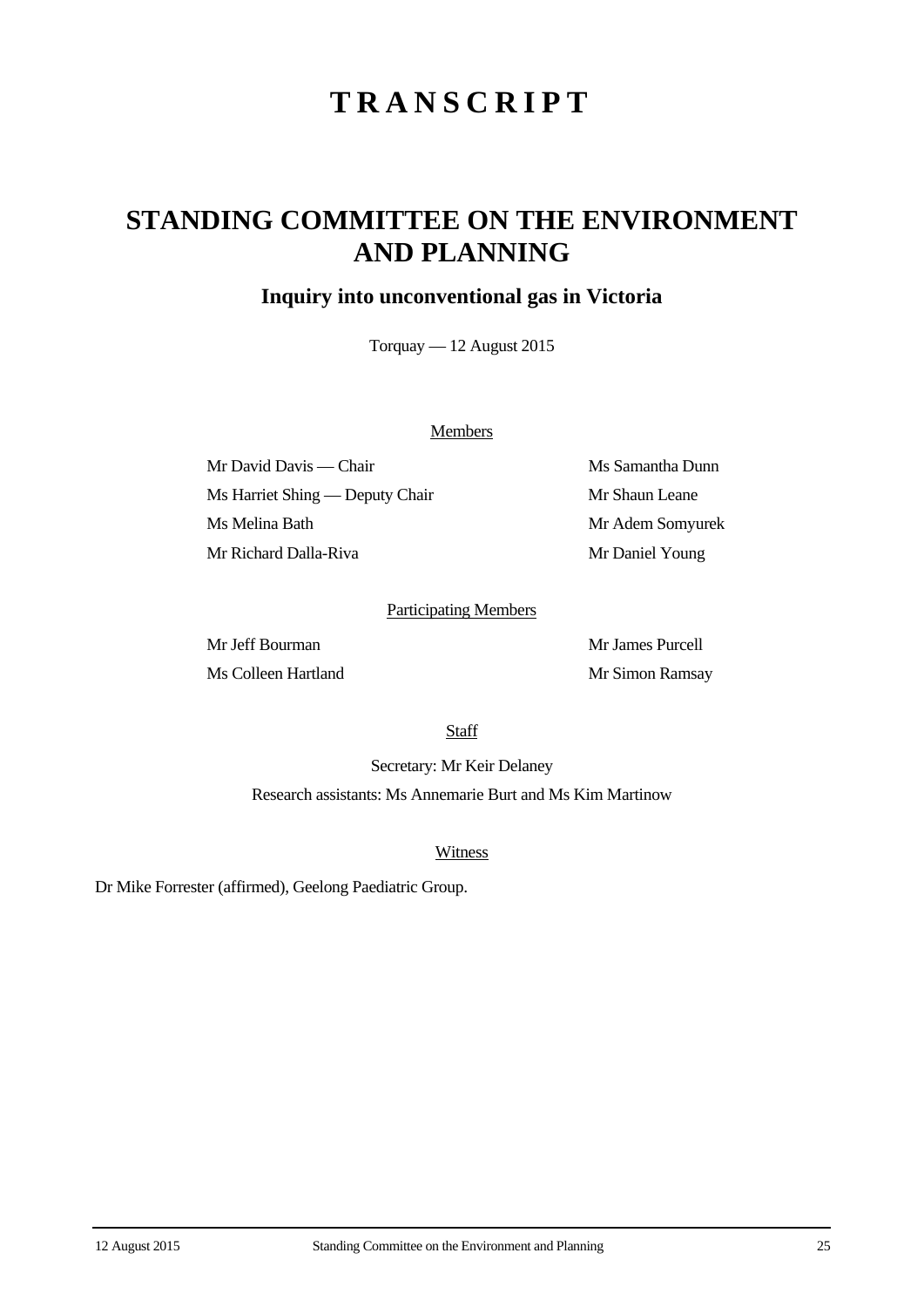**The CHAIR** — I would like to welcome to the table Dr Mike Forrester from the Geelong Paediatric Group. If you could make a short submission, then we will ask a couple of questions.

**Dr FORRESTER** — Thank you. My name is Dr Mike Forrester. I am a full-time medical specialist in paediatrics at the University Hospital Geelong, caring for children presenting to the hospital as well as clinic-based medicine — seeing children referred in by their GPs. I have an interest in health research and am a coinvestigator on the NHMRC-funded Barwon infants study looking into the incidence and causative pathways of non-communicable diseases, such as allergy, in a cohort of over 1000 babies in the region that we are following from pregnancy on.

My expertise is in acute medicine and appraising clinical research. I have not been involved with any public health research related to gas extraction and risk estimation. I have no formal affiliations with any political group. I am a resident of the area, with my wife and two young sons. In fact, after I described to the boys today why I was presenting here on this issue, my six-year-old was most concerned about the pandas. I am not sure where he got that from, but he may have been thinking about acting local and thinking global.

**Ms SHING** — I share his view in relation to the general importance of pandas, just for the record.

**Dr FORRESTER** — Yes, thank you, but the exchange did remind me of the need for communicating today with clarity and focus, and I will do my best.

Upon hearing a couple of years ago of the potential to allow unconventional coal seam gas, or unconventional gas extraction and exploration, in the Barwon and Surf Coast region, I started to read into the evolving risk and safety data, which raised some concerns for me. Some of the relevant papers were discussed at a clinical meeting in our paediatric unit, and this prompted all 13 of the paediatricians in the region to write a formal submission to the Geelong council in September last year to relate our concerns and call for caution.

The Barwon paediatricians have subsequently made a submission — no. 864 on the website — to the Victorian parliamentary inquiry on onshore unconventional mining, which states:

We, the paediatric doctors of the Barwon region, are unanimously opposed to any form of unconventional gas mining proceeding in the Geelong/Surf Coast/Bellarine areas given the concerning emerging data related to environmental and associated health impacts.

Having carefully appraised the emerging safety data, it is clear that the proposed gas extraction practice poses an unacceptable risk to our local environment and to the health of our community. With our duty of care to the children of the Barwon region in mind, we strongly urge the Victorian government not to approve any UCSG/fracking exploration or mining permit applications.

We support an extension to the current moratorium to UCSG/fracking while data from existing sites around Australia and internationally is being analysed and more robust risk estimation becomes available.

I am grateful to the environment and planning committee for the opportunity to speak today on behalf of our clinical group and expand upon our submission, and I will attempt to answer any questions within my field of expertise and wider reading around the topic as accurately as possible. I would like to respond to the terms of reference of the inquiry, in particular considering matters relating to the environmental, land productivity and public health risks, risk mitigations and residual risks of onshore unconventional gas activities, and further scientific work to inform the effective regulation of an onshore unconventional gas industry.

I have endeavoured to summarise and collate the most scientifically robust and conservative data, prompting the following recommendations, if it is of interest to the inquiry and we have sufficient time in the discussion.

In the discussion I would like to focus on, one, responding to claims of safety and understanding potential harms to humans from unconventional gas exploration and chemical exposures, including observations and studies to date, and two, the difficulties documented in medical and scientific literature pertaining to regulating against incidental or accidental contamination of air, waterways and land.

In summary, we echo the key recommendations made in the submission by the Doctors for the Environment Australia, which are:

1. that the Victorian government applies a precautionary principle towards risk management of the health effects of any further development of the unconventional gas industry.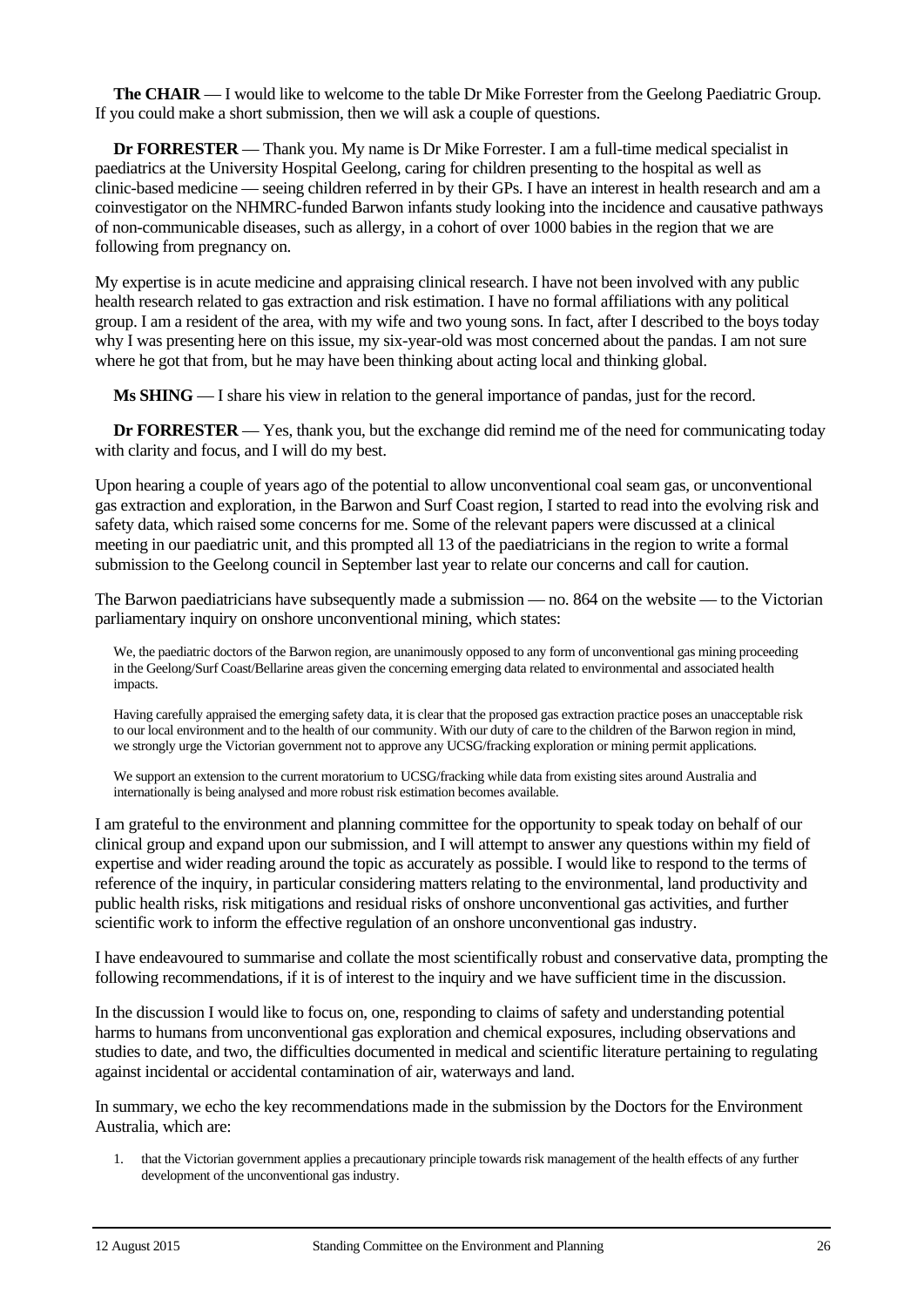- 2. that the exploration and extraction of unconventional gas in Victoria, including the use of hydraulic fracturing, is subject to an indefinite moratorium until research can clearly demonstrate that the key determinants of human health are not compromised.
- 3. a mandatory full public disclosure of all chemicals used in the gas industry, and assessment of all chemicals for safety by the national industrial chemical regulator.
- 4. if the moratorium is rejected, adequate environmental monitoring be undertaken for the lifetime of the project, including:

independently audited water and air monitoring programs with publicly available results;

effective independent monitoring and reporting of wastewater produced and methods of disposal;

sufficient capacity and resources to effectively oversee compliance;

full life cycle analysis of greenhouse gas from UGD —

#### unconventional gas developments —

5. if the moratorium is rejected, mandatory health impact assessments for all UGD appropriate to the industry, including:

comprehensive epidemiological studies of population health before and after gas extraction commences;

support for research on potential health effects of unconventional gas development independent of industry funding, including long-term prospective health studies;

health surveillance of persons living and working near major UGD.

The authors of that paper, I am sure, would be able to expand further on these recommendations, but I would be happy to summarise for the committee some of the underlying medical and scientific data.

**The CHAIR** — Dr Forrester, thank you for your submission. It makes a very significant point. What I am interested in is the strength of the evidence. There are many studies that touch on different areas, but to show to a reasonable extent some clear linkage, the correlation in the first instance, is a step. The second, which is to demonstrate some causal link, is obviously more challenging in a public health sense. I wonder if you might reflect on the strength of the evidence that is available.

**Dr FORRESTER** — If we think about the potential harms from water, land and air contamination, firstly, as you say, it is important to state how difficult it is to establish what is categorically safe. Observations of potential harm can be made in a shorter time frame, but it is often not until there is prolonged large population exposure to a chemical that its true risk is understood. It is the job of industry and government to proceed with caution and it is the job of scientists to monitor for exposure and to tease out exactly, as you say, the difference between association and causation, which is what I will try and touch on here.

On this issue though of what do we do while we are observing associations, while we are trying to demonstrate causation or refute causation, much has been said in the medical literature. In his annual report 2014 to the United Kingdom government entitled *Innovation — Managing Risk, Not Avoiding It —* it is a scientific paper — the UK government's chief scientific adviser likens fracking — strong words — to thalidomide, tobacco and asbestos. If I might quote, the chief scientific adviser said:

History presents plenty of examples of innovation trajectories that later proved to be problematic — for instance involving asbestos, benzene, thalidomide, dioxins, lead in petrol, tobacco, many pesticides … mercury —

#### and a few more —

recognition of adverse effects incurred not only serious environmental or health impacts, but massive expense and reductions in competitiveness for firms and economies persisting in the wrong path.

The methylmercury poisoning in Minamata Bay is a good example where initially government officials and health experts recognised some associations between these families who were becoming very unwell, but it took some decades before the true causation was recognised and the dumping of methylmercury in Minamata Bay was stopped. By that point there had been 2265 victims officially recognised as having Minamata disease and 1784 who had died. That is obviously a strong example, but I use it as an example of where you start out by observing association and it is not until later that you can actually understand what is actually being causative or not. I would like to then go on to talk about an example of each, an example of an association that has been observed — —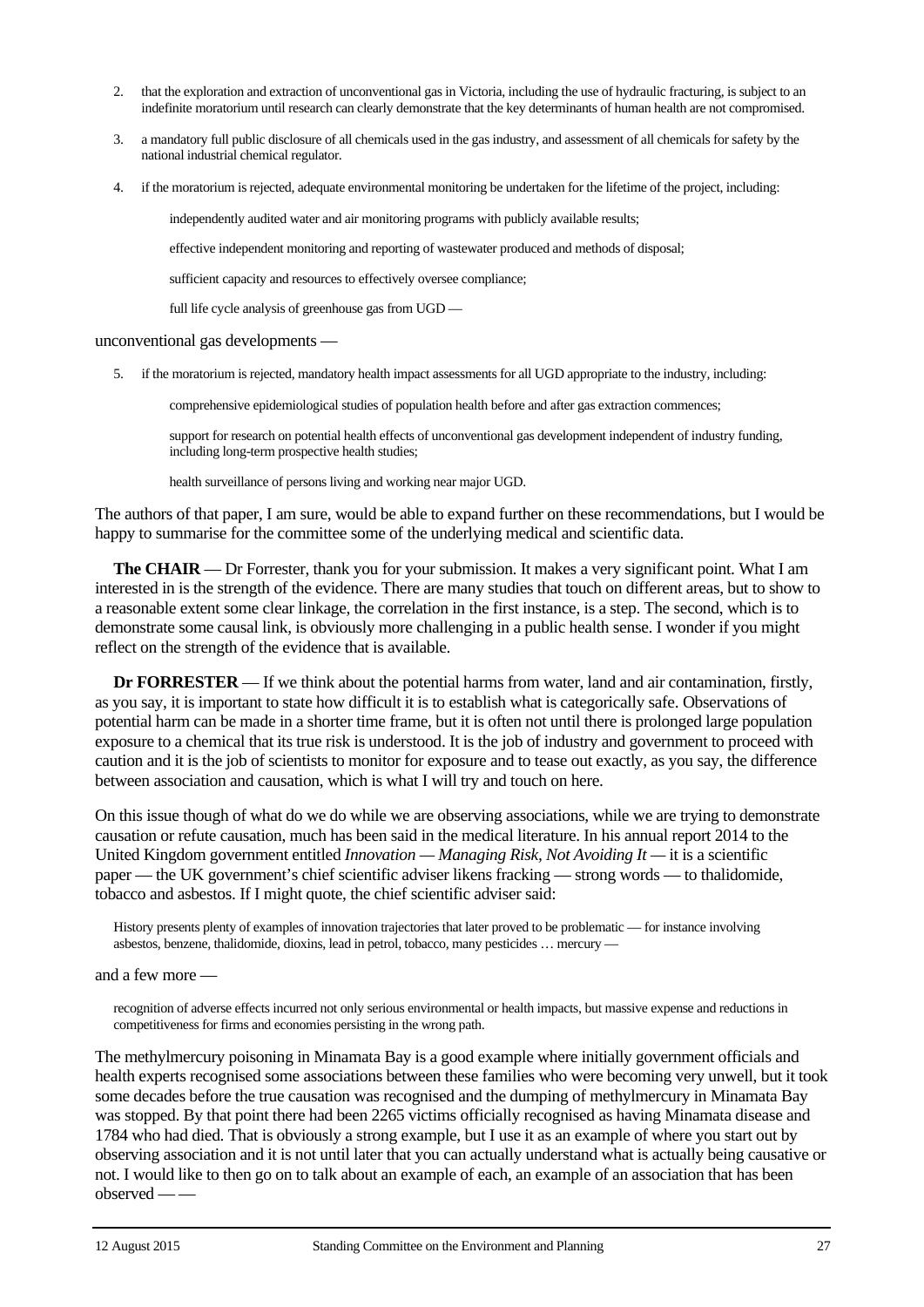**Ms SHING** — Just before you do, can you provide a citation for that UK report for the record?

**Dr FORRESTER** — Yes. I am happy to provide citations for everything I present today. Would you like me to do that afterwards — send that in?

**Ms SHING** — Thank you.

**Dr FORRESTER** — There are two examples. One is of an association that is of local relevance, and then going on to look at some studies where they are trying to better nail down if there is a causative pathway. The local example is in Tara. I am sure the committee has already heard about this example so I will only touch on it briefly. A GP went to Tara in Queensland and wrote a report entitled *Symptomatology of a Gas Field — An Independent Health Survey in the Tara Rural Residential Estates and Environs*. In one key paragraph she reports:

… high percentage of the residents surveyed had skin irritation and symptoms of which could relate to neurotoxicity, including tingling, paraesthesia, numbness, headaches, difficulty concentrating and extreme fatigue. Of particular concern was the high percentage of symptomatic children, with paraesthesia being reported for almost a third of surveyed children to age 18, and headaches being reported for more than 70 per cent.

She also goes on to list the chemical exposures identified and the limited and sporadic testing that was done, and very reasonably notes the potential selection bias in the sample and the difficulty establishing causation in a study like this. Establishing that these chemicals cause these problems in these people is much harder.

We need to then go on to much larger studies, and some of this data is emerging. An attempt to more comprehensively measure the airborne pollutants and quantify a health impact assessment in the residential and agricultural area around a non-conventional gas development in Garfield County, Colorado, was undertaken in an EPA-guided 2012 study. I will just summarise that the results showed that the hazard index, which is a particular public health measure, from air emissions due to natural gas development is greater for residents living closer to wells. The health index is driven principally by exposure to trimethylbenzenes, aliphatic hydrocarbons and xylenes, all of which have neurological or respiratory effects and all of which were measured in EPA-guided analysis. These preliminary results indicate that the health effects resulting from air emissions during unconventional natural gas development warrant further study.

They are actually now starting to quantify the chemical exposure and linking that to what is known about the potential risks of those chemicals. I could — —

**The CHAIR** — No, I get the drift. We will get those citations. Thank you.

**Ms SHING** — Thank you for that presentation and for outlining the data that underpins a number of the positions now arising around risk. I would like to draw upon a number of the things that you said around the moratorium needing to remain in place until such time as risks are better understood. That is paraphrasing, and I hope correctly, what it is that you just said. At what point is it feasible or reasonable to bring risk down to a manageable level such that onshore unconventional gas exploration and/or extraction might occur? It sounds to me from everything you have just said that there is not any point at which this might safely be done, in which case why would you be calling for a moratorium to remain in place and not for an outright ban?

**Dr FORRESTER** — Calling for the moratorium to remain in place is the most conservative scientific position while observing incoming data from existing unconventional gas exploration sites. It is beyond my level of expertise either in public health or policy to quantify what level of safety justifies any potential benefits. I note that in Germany they have decided to say no to fracking, full stop, and in New York state and in one of the states in Canada. That is beyond my expertise, so I make — and we make as a group — the most conservative submission there is concerning data coming in, enough to justify observing what information is coming from existing sites, at a minimum.

**Ms BATH** — Just with respect to Garfield, Colorado, and you were talking about chemical exposure to hydrocarbons, did they look at BTEX chemicals over in that zone? Is that what they will be using?

**Dr FORRESTER** — I listed there the chemicals that they mentioned in their paper. I am not sure what their position on BTEX chemicals is. I know that BTEX chemicals have now been banned in New South Wales. Again, in response to the comment by David Davis earlier, it took a long time I think to establish that BTEX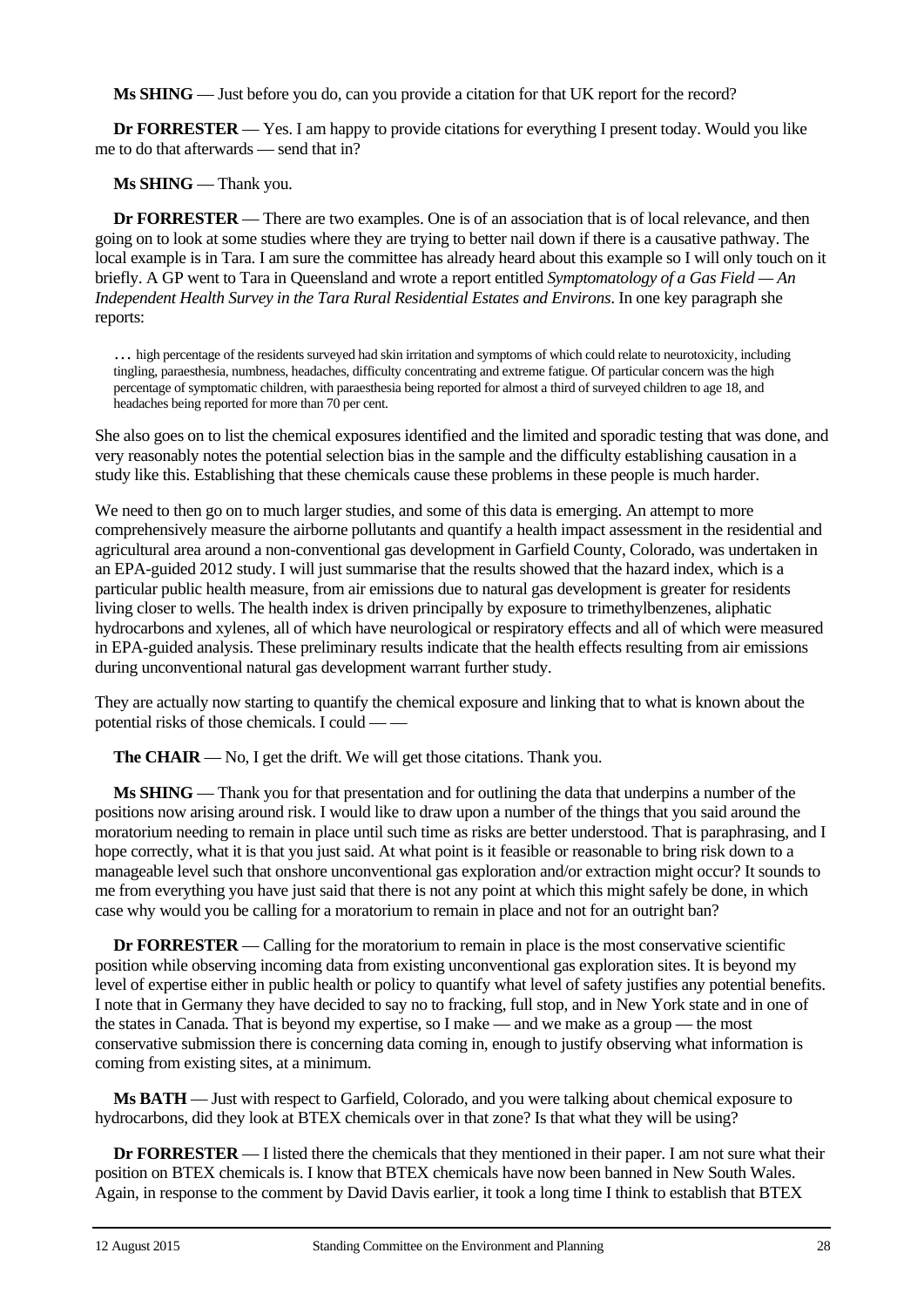chemicals cause problems, and enough to justify them being prohibited. But there are so many more chemicals we know very little about.

**Ms BATH** — You mentioned Tara in New South Wales, and symptoms around illness and that we cannot have a causal effect per se, but they are consistent across a number of people. Have you had conversations with other paediatricians in the northern states, in Queensland or New South Wales?

**Dr FORRESTER** — No, I have not, nor have I spoken to that doctor. I am here today really to try to convey what I have appraised of the emerging evidence. I gave that as an example of something that demonstrates nothing more than an association. I can briefly at some point if you like speak to four papers which give a couple of lines each, four papers which actually do seem to be more robust scientifically and raise more concerns.

**Ms BATH** — I would appreciate it if you picked one — —

**Ms SHING** — Or just provide the details.

**Ms BATH** — Yes, provide the details.

**Dr FORRESTER** — One of the ones that was concerning to us as paediatricians was a rural study in Colorado. When you are trying to establish scientific causation, one of the things that is important is the power of the study. The power of the study comes partly from the sample size. This study involved 124 832 infants and reported an association between density and proximity of natural gas wells within a 10-mile radius of maternal residents in the infant's birth year. What they were looking for was evidence of obvious structural congenital defects. They were not able to measure subtle things like neurological development that will come down the track, but obvious structural defects. They focused on two in particular: one was neural tube defects, commonly including spina bifida; and one includes congenital heart defects, or structural abnormalities that babies are born with in their heart.

They found that the spina bifida prevalence was associated with the highest exposure with an odds ratio of two, so there was double the rate of spina bifida in this large sample based on 59 cases — a reasonably high number — compared to those where there were no gas wells within a 10-mile radius. The obvious question is: could there be some other confounder in that? That is the appropriate scientific question to ask — could there be some other confounder? They did fairly complicated covariate analysis, which I will not try to convey and a public health expert might better be able to get across, and what they pull out are any confounders including tobacco use, ethnicity, alcohol use, parity at the time of pregnancy, infant sex, family history of these defects et cetera. So anything else they think that could be related to that, they pulled out in their statistical analysis, and they still found, with a significant confidence interval, that it could be double. But it could be anywhere up to 3.9 times or as low as 1, but did not seem to be less, and that is with a strong confidence interval.

They then looked at the prevalence of babies born with congenital heart defects, and that also was found to increase, but to a lesser extent, with proximity to the wells, with the closest exposure group being 1.3 times more likely to have a heart defect. This is one of the many concerning associations in the emerging data. It is statistically significant. It does not yet demonstrate causation, but it starts to become more scientifically robust. It does warrant further scientific inquiry and I think caution by policymakers. I am more than happy to talk about a couple more studies in brief.

**Ms BATH** — Thank you, Dr Forrester, that was informative.

**Dr FORRESTER** — You are welcome.

**Ms SHING** — Again, the citations for those additional reports though — it would be very helpful if you are able to provide them to the secretary.

**Dr FORRESTER** — I am very happy to.

**Ms DUNN** — Thank you, Dr Forrester, for your presentation. I just want to go back to the information you cited in relation to Tara, where you talked about the percentage increase in terms of a whole range of conditions, and made the point that the causation does not underpin that, but it is an observation up there.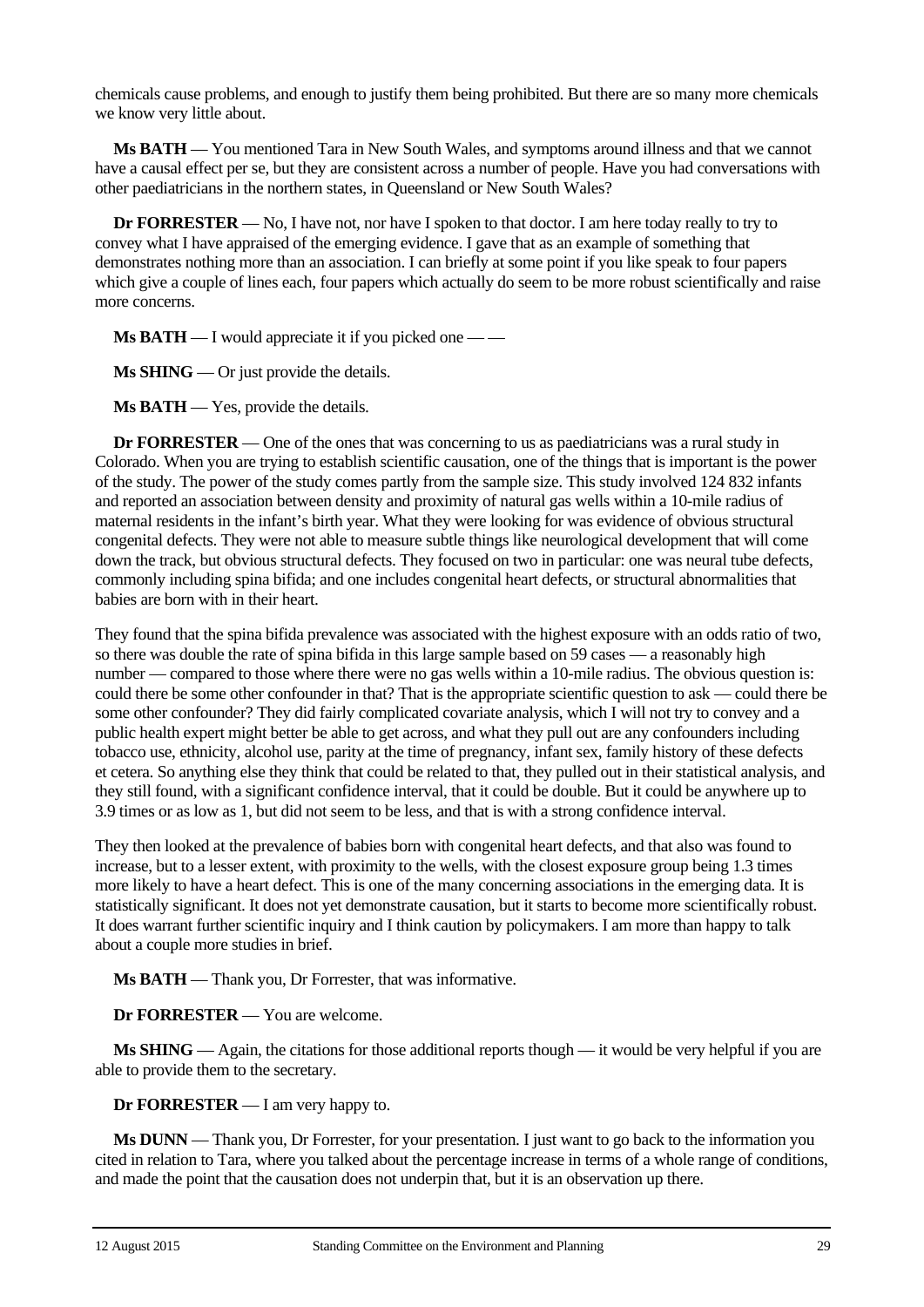What I am really wondering out of that is that you talked about skin irritations, paraesthesia, headaches, and a range of other things which I did not have a chance to note down, what are the direct impacts on the child of experiencing those and are there broader impacts on the child in relation to their general health and wellbeing or development? I am just trying to understand the flow-on effects, if you like, of those conditions.

**Dr FORRESTER** — Thank you. As are we. The great difficulty is that very little is known about many of the chemicals that are potentially going to be used. A 2011 paper identified that of the 23 at that point commonly used fracking chemicals, only 2 had been assessed by the national regulator, NICNAS, although I note from their website that there is a preliminary assessment report due for submission this year from that body. The toxins of greatest concern in coal seam gas water include volatile organic compounds, like benzene, polyaromatic hydrocarbons, methane, heavy metals and radioactive materials. And in response to the impacts question, they are thought to affect the respiratory, endocrine, nervous and cardiovascular systems, impact foetal development and cause cancer, which is one of the reasons for the Colorado study. A paper from the American Academy of Pediatrics in 2012 listed 12 chemicals used in fracking or found in the brine drawn out from the wells which are of particular concern to the authors, and they go on to talk about those chemicals and the particular effects they have.

**Ms DUNN** — Just spinning that around to the child, what is life like for the child who is living in an environment where they are exposed to those chemicals, perhaps experiencing some of those conditions you outlined in Tara?

**Dr FORRESTER** — I cannot say. I have not spoken to any of those families or children directly. I have only read the reports, which are enough to raise concerns.

**Ms DUNN** — That is a fair comment, thank you.

**Mr DALLA-RIVA** — Doctor, just a couple of questions. We have taken evidence in relation to coal seam gas, tight gas, shale gas and everything else, and by no means am I an expert on this, and that is why I am going to ask this question. You talk about fracking and the fracking liquids or the chemicals that are used as part of the fracking process, but I think from my memory the advice we got is that fracking only accounts for 3 per cent or 5 per cent of what is applied, so we could still do coal seam gas extraction without the fracking process, if there is no fracking. I understand about the heavy metals, and everything else. You touched on it briefly so we are aware of the implications of non-fracking processes that may expose other types of heavy metals and the like.

**Dr FORRESTER** — In the produced water, you mean?

**Mr DALLA-RIVA** — Yes, in the produced water et cetera. I am just trying to work out whether, in the evidence you have produced, most of that is related to fracking-type exploration or is it related to non-fracking type exploration, in other words other forms of coal seam gas exploration?

**Dr FORRESTER** — Firstly, I should say I do not have any engineering experience, so I would not be able to comment on what percentage of unconventional coal seam gas requires fracking chemicals to be added. I understand that some chemicals come up in produced water. The question you asked really raises this question of incidental and accidental exposures to chemicals arising from these processes and the potential to regulate against those.

For example, you mentioned limiting the use of techniques that involve introducing fracking chemicals. The British medical journal tried to address this question — and again I will provide the reference — in response to Public Health England's draft report on the matter. In response to the draft report, the conclusion was that shale gas operations present a low risk to public health is not substantiated by the literature. The correct conclusion that Public Health England should have drawn is that the public health impacts remain undetermined and more than environmental, and public health studies are needed.

Furthermore, the report incorrectly assumes that many of the reported problems experienced in the US are the result of a poor regulatory environment. This position ignores many of the inherent risks of the industry that no amount of regulation can sufficiently remedy, such as well casing cement failures and accidental spillage of wastewater or produced water. More attention should have been paid to drilling in areas that are densely populated, and recent evidence suggests a higher prevalence of some adverse birth outcomes for those living in proximity — and that is the Colorado report we discussed.